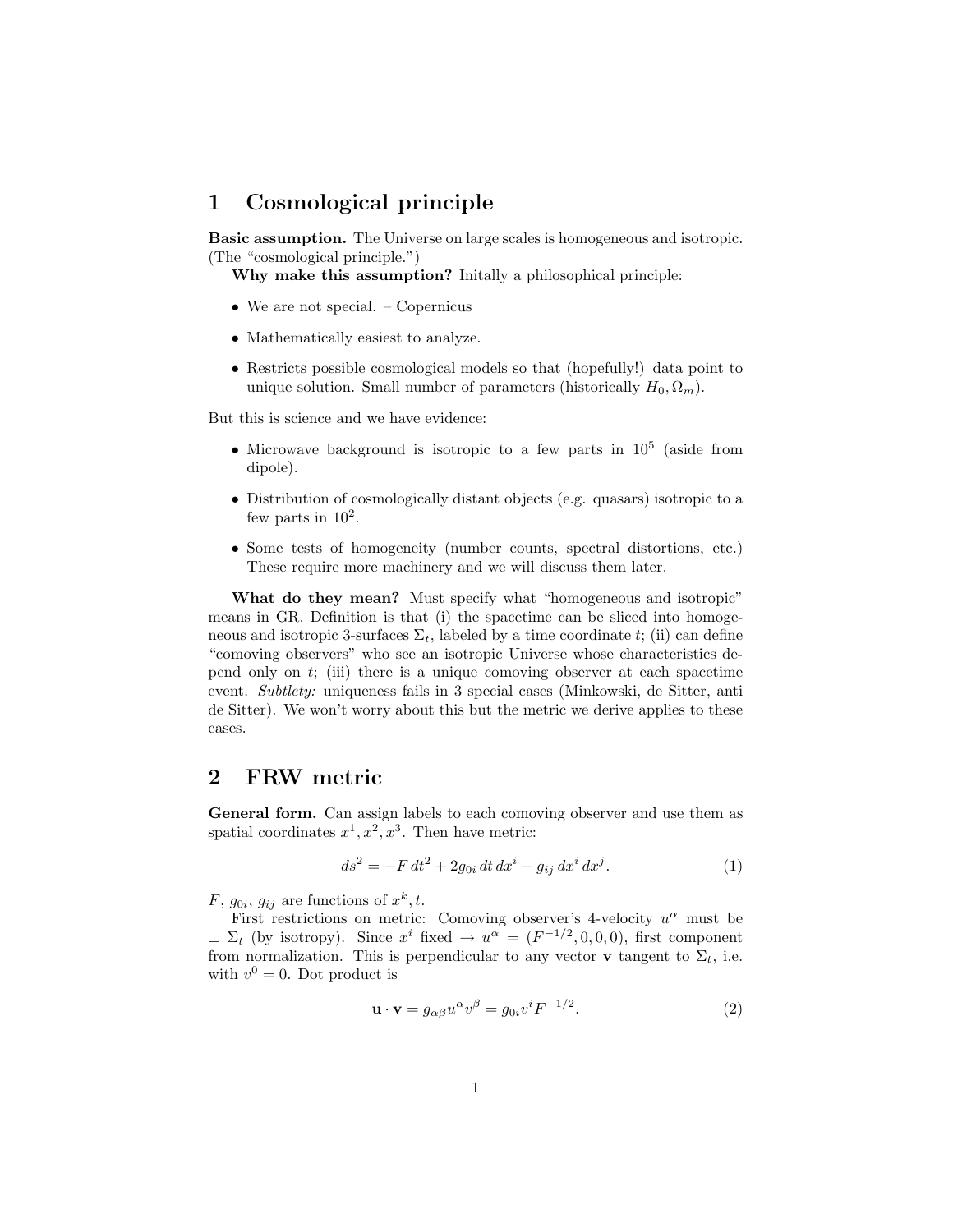For this to be zero for all **v** we have  $g_{0i} = 0$ . (Note  $F = 0$  would imply singular coordinate system.) Consequence is that  $g^{0i} = 0$  and the  $3 \times 3$  matrix  $g^{ij}$  is the inverse of  $g_{ij}$ .

Second restriction on metric comes from acceleration of comoving observers,  $a^{\mu} = u^{\nu} \nabla_{\nu} u^{\mu}$ . Can work out Christoffel symbols and find spatial components

$$
a^{i} = F^{-1} \Gamma_{00}^{i} = F^{-1} g^{ij} \left[ -\frac{1}{2} \frac{\partial}{\partial x^{j}} (-F) \right] = g^{ij} \frac{\partial}{\partial x^{j}} \ln \sqrt{F}.
$$
 (3)

We can lower the indices and get

$$
a_j = \frac{\partial}{\partial x^j} \ln \sqrt{F}.\tag{4}
$$

Now a is a vector measurable by the comoving observer so had better not have any spatial components (would pick out a preferred direction). So this equation implies  $F$  is spatially constant, i.e. depends only on  $t$ . In fact we can get rid of  $F$  by redefining:

$$
t'(t) = \int \sqrt{F(t)} dt
$$
\n(5)

and making a change of coordinates to  $t', x^1, x^2, x^3$ . The new metric is

$$
ds^2 = -dt'^2 + g_{ij} dx^i dx^j.
$$
 (6)

We will drop the prime. In these coordinates  $u^{\mu} = (1, 0, 0, 0)$ . [Aside: Can show  $\mathbf{a}=0.$ 

Third restriction comes from isotropy of local expansion. Take any purely spatial vector **v** (spatial in comoving frame, i.e.  $\perp$  **u**) that is normalized ( $v_{\mu}v^{\mu}$  = 1) and construct

$$
H(t, x^i, \mathbf{v}) = v^{\mu} v_{\nu} \nabla_{\mu} u^{\nu}.
$$
 (7)

(H is just a name now but will become meaningful shortly. But note that this is a component of the gradient of the velocity.) This function can only depend on *t*. Since  $v_0 = v^0 = 0$ :

$$
H(t, x^i, \mathbf{v}) = v^i v_j \Gamma_{i0}^j.
$$
 (8)

Use

$$
\Gamma_{i0}^{j} = g^{jk} \frac{1}{2} \frac{\partial}{\partial t} g_{ik},\tag{9}
$$

so that

$$
H(t, x^{i}, \mathbf{v}) = v^{i} v_{j} g^{jk} \frac{1}{2} \frac{\partial}{\partial t} g_{ik} = \frac{1}{2} v^{i} v^{k} \frac{\partial}{\partial t} g_{ik}.
$$
 (10)

This can't depend on the direction of v, so long as it satisfies the normalization condition  $v^i v^k g_{ik} = 1$ . Thus the 3 × 3 symmetric matrix  $\partial g_{ik}/\partial t$  must be a scalar multiple of  $g_{ik}$ .

$$
\frac{\partial}{\partial t}g_{ik} = Ig_{ik} \tag{11}
$$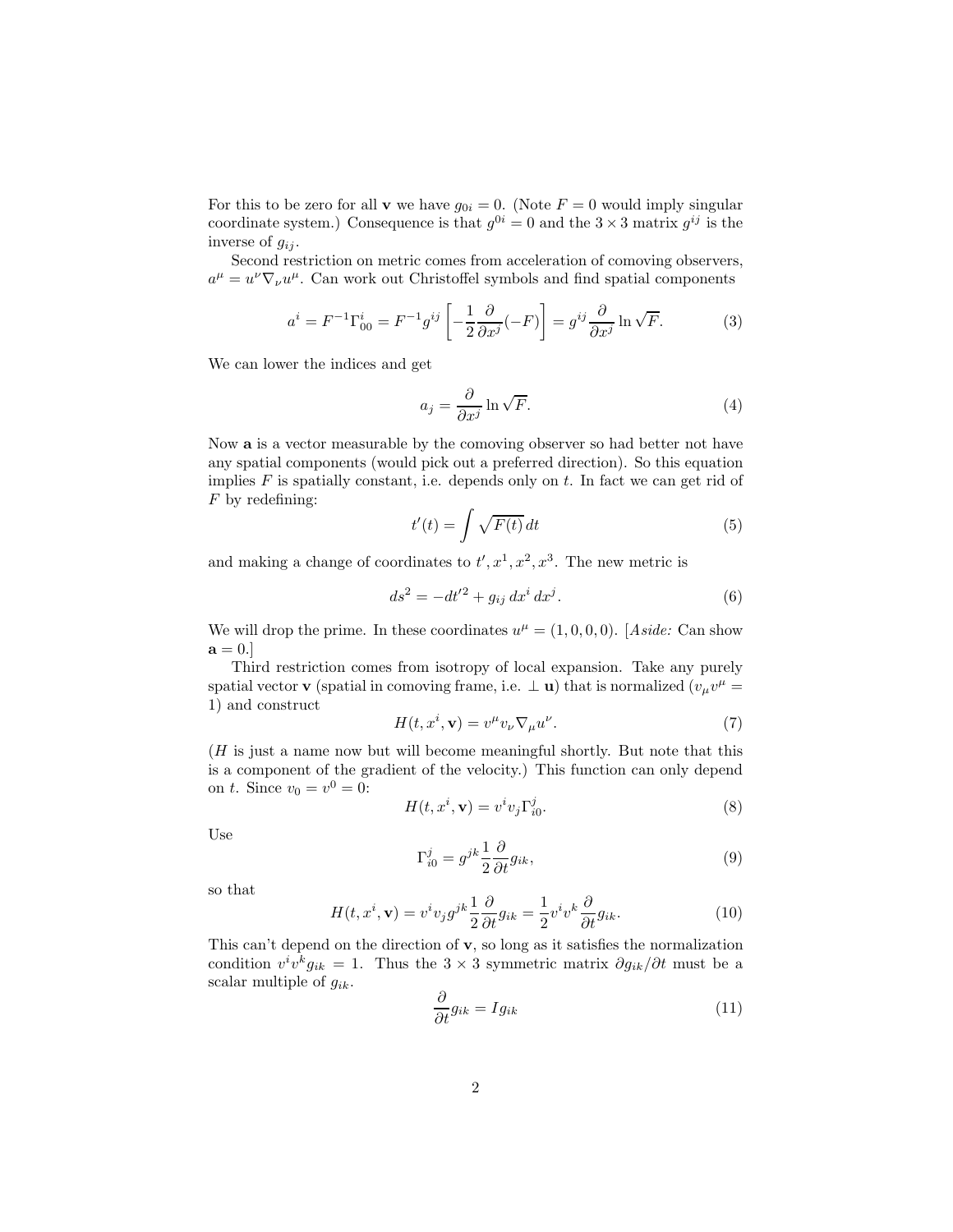for some I. Inspection gives  $H = I/2$  so we can write

$$
\frac{\partial}{\partial t}g_{ik} = 2Hg_{ik},\tag{12}
$$

where  $H$  depends only on  $t$ . If we define

$$
a(t) = \exp \int H(t) dt
$$
 (13)

then integrating Eq. (12) gives

$$
g_{ik}(t, x^j) = \gamma_{ik}(x^j) \exp[2 \int H(t) dt] = \gamma_{ik}(x^j) [a(t)]^2.
$$
 (14)

The metric then takes the form

$$
ds^{2} = -dt^{2} + [a(t)]^{2} \gamma_{ij}(x^{k}) dx^{i} dx^{j}, \qquad (15)
$$

where  $\gamma_{ij}$  is the line element for a homogeneous, isotropic 3-manifold. Definitions: (Very important!)

- The metric described by Eq. (15) is the Friedmann-Robertson-Walker (FRW) metric.
- The function  $H(t)$  is called the Hubble parameter or Hubble rate or Hubble "constant." (Describes rate of expansion.)
- The function  $a(t)$  is called the *scale factor*. (Describes how large the Universe is relative to the epoch at which  $a = 1$ .

Spatial metric. We are not done yet since we haven't solved for the 3 dimensional spatial metric  $\gamma_{ij}$ . This metric must be isotropic around every point so we can use spherical polar coordinates  $(\chi, \theta, \phi)$ :

$$
ds_3^2 = d\chi^2 + f(\chi)(d\theta^2 + \sin^2\theta \, d\phi^2). \tag{16}
$$

The problem is determining which functions  $f(\chi)$  give rise to a homogeneous, isotropic 3-manifold.

First choice:  $f(\chi) = \chi^2$  corresponds to the usual spherical polar coordinates of Euclidean 3-space. Explicit transformation:

$$
x1 = \chi \cos \theta;
$$
  
\n
$$
x2 = \chi \sin \theta \cos \phi;
$$
  
\n
$$
x3 = \chi \sin \theta \sin \phi.
$$
 (17)

We call this model *spatially flat* (or just "flat").

Second choice: Another homogeneous isotropic manifold is the hypersphere of radius  $R$ , called  $S^3$ . Usual equation for hypersphere is:

$$
(y1)2 + (y2)2 + (y3)2 + (y4)2 = R2,
$$
 (18)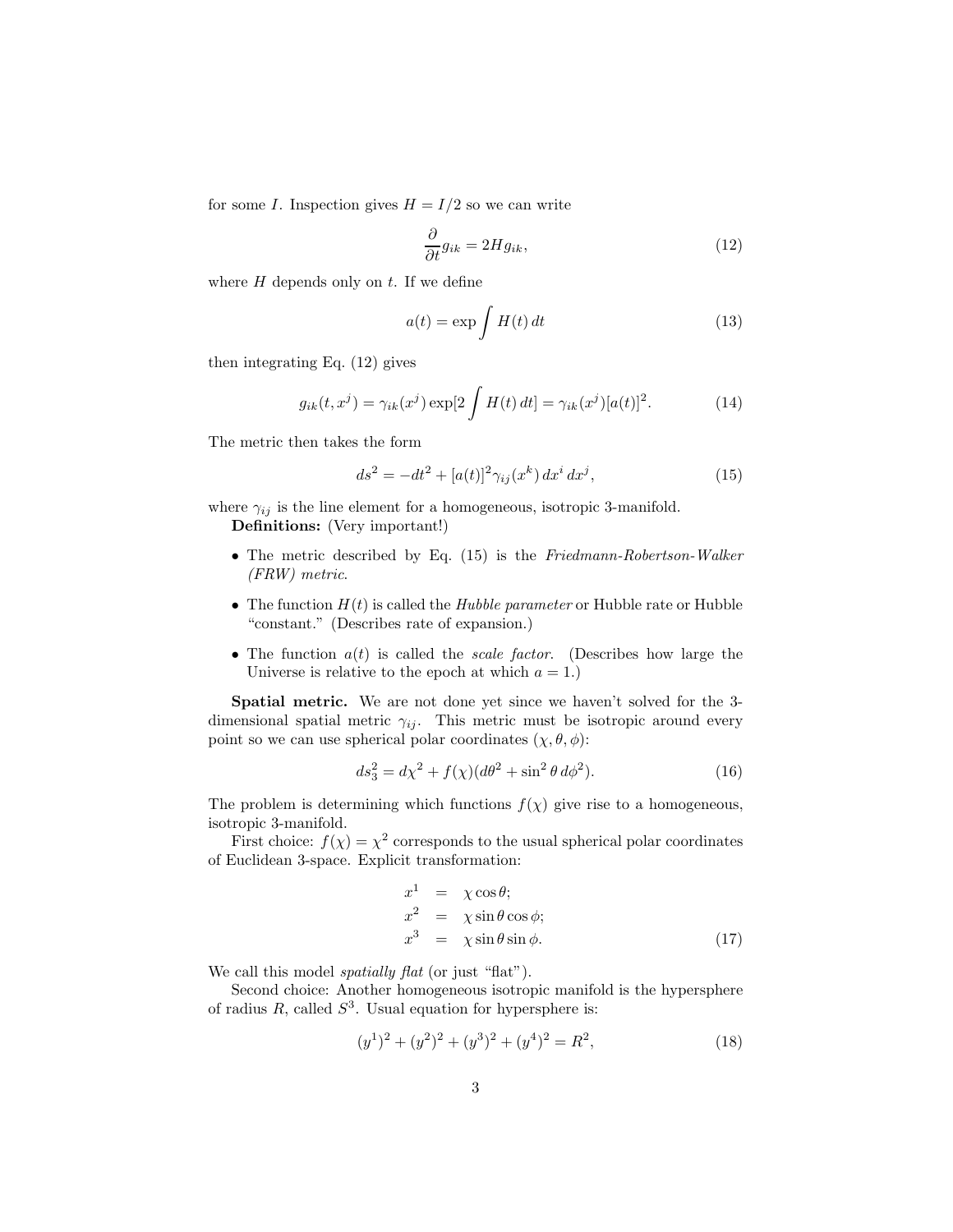Can re-cast in the form of Eq. (16) by switching to polar coordinates:

$$
y^{1} = R \cos \frac{\chi}{R};
$$
  
\n
$$
y^{2} = R \sin \frac{\chi}{R} \cos \theta;
$$
  
\n
$$
y^{3} = R \sin \frac{\chi}{R} \sin \theta \cos \phi;
$$
  
\n
$$
y^{4} = R \sin \frac{\chi}{R} \sin \theta \sin \phi,
$$
\n(19)

In this case the metric is

$$
ds_3^2 = d\chi^2 + R^2 \sin^2 \frac{\chi}{R} (d\theta^2 + \sin^2 \theta \, d\phi^2),\tag{20}
$$

so Eq. (16) works but with  $f(\chi) = R^2 \sin^2(\chi/R)$ . Usually we define the curvature K instead of the radius of curvature R; definition is  $K = R^{-2}$ . Then

$$
f(\chi) = K^{-1} \sin^2(K^{1/2}\chi),\tag{21}
$$

where  $K$  is the *spatial curvature*. Such a Universe is called *closed*. Properties:

- There is a maximum value  $\chi = \pi R = \pi K^{-1/2}$  corresponding to antipodal point/coordinate singularity.
- Locally (fixed  $\chi$ ),  $f(\chi) \to \chi^2$  as  $K \to 0$  ( $R \to \infty$ ) so the flat Universe is a limiting case of closed. But global topology is different from flat case.

Third choice: can analytically continue Eq.  $(21)$  to negative K (imaginary  $R$ ).

$$
f(\chi) = (-K)^{-1} \sinh^{2} [(-K)^{1/2} \chi].
$$
\n(22)

Will still satisfy homogeneity and isotropy. Spatial 3-manifold is called "hyperbolic" space and Universe is called *open*. There is no problem taking  $\chi \to \infty$ no nontrivial topology, antipodal point, etc.

In terms of possible functions  $f(\chi)$  this is all there is. (Will be a homework problem.)

Often times  $a(t)$  is re-scaled to allow us to set  $K = +1$  for closed Universe or  $K = -1$  for open. (For completeness  $K = 0$  is flat.) We won't do this in this class because it will be more convenient to make  $a = 1$  today.

Topology: We've determined all of the possible metrics, but not all possible topologies. For the closed Universe, we can identify antipodal points: take the point  $(y^1, y^2, y^3, y^4)$  and decare it to be the *same point* as  $(-y^1, -y^2, -y^3, -y^4)$ . In polar coordinates, identify:

$$
(\chi, \theta, \phi) \leftrightarrow (\pi R - \chi, \pi - \theta, \pi + \phi). \tag{23}
$$

This is still globally homogeneous and isotropic because at any point the antipodal point lies at the same distance  $(\pi R)$  in every direction. Maximum unique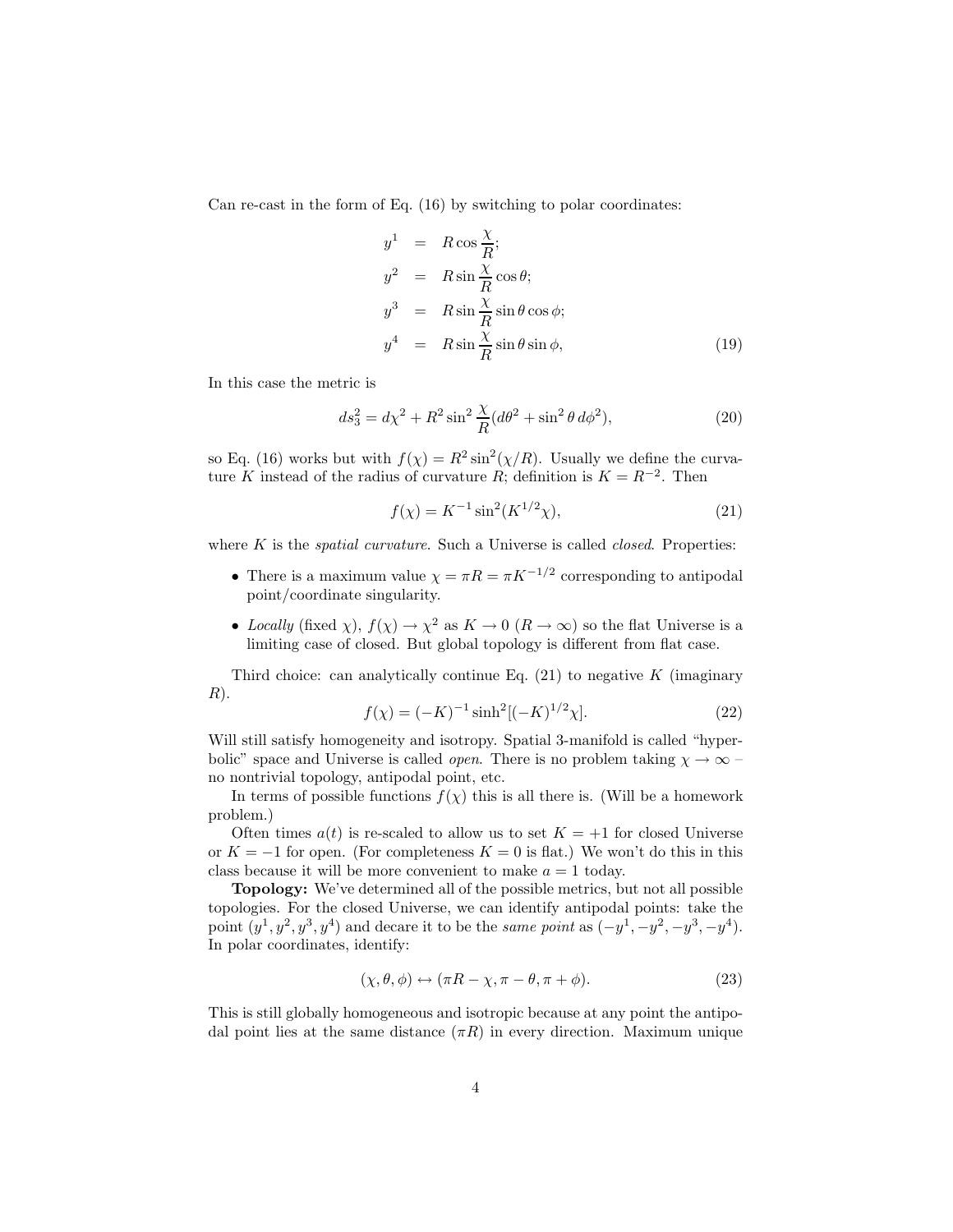value of  $\chi$  is  $\pi R/2$ . This manifold is called the *projective space RP*<sup>3</sup>. It is not simply connected and locally looks like a closed Universe.

Cannot play this game with flat or open Universes because there is no antipodal point. If point O is identified with some other set of points  $P_1, P_2, ...$ then there is a closest such point and the direction to it breaks global isotropy. Example is identification in Euclidean space of all points

$$
(x1, x2, x3) \leftrightarrow (x1 + nL, x2, x3)
$$
 (24)

where *n* is an integer. This "cylinder" Universe is globally anisotropic because  $x^1$ direction is preferred. But local isotropy applies and the microwave background might still look isotropic. Constraints on these models are active area of research but we won't pursue them here. (Not "standard.")

#### Summary:

- Globally homogeneous, isotropic Universes are characterized by a scale factor  $a(t)$  and a choice of spatial manifold.
- Allowed choices of spatial manifold are  $K > 0$  closed,  $K < 0$  open, or  $K = 0$  flat; and if  $K > 0$  the topology  $(S<sup>3</sup>$  or  $RP<sup>3</sup>)$ .
- These statements are independent of GR. (We've only used symmetry so far!)

The metric described by the above picture is:

$$
ds^{2} = -dt^{2} + a^{2}(t)[d\chi^{2} + f(\chi)(d\theta^{2} + \sin^{2}\theta \, d\phi^{2})].
$$
 (25)

Orthonormal frame: We will find it useful to consider a comoving observer to carry a tetrad of unit vectors  $\{\mathbf{u}, \mathbf{e}_{\hat{1}}, \mathbf{e}_{\hat{2}}, \mathbf{e}_{\hat{3}}\}$ . These vectors are orthonormal in the sense that

$$
u_{\mu}u^{\mu} = -1,
$$
  
\n
$$
u_{\mu}(\mathbf{e}_{\hat{i}})^{\mu} = 0, \text{ and}
$$
  
\n
$$
(\mathbf{e}_{\hat{i}})_{\mu}(\mathbf{e}_{\hat{j}})^{\mu} = \delta_{\hat{i}\hat{j}},
$$
\n(26)

i.e. **u** is the 4-velocity of the comoving observer and  $\{e_i\}_{i=1}^3$  are the spacelike basis vectors. These are not unique since  $\{\mathbf e_i\}_{i=1}^3$  can be rotated; a convenient choice would be

$$
u^{\mu} = (1, 0, 0, 0)
$$
  
\n
$$
\mathbf{e}_{\hat{1}} = (0, \frac{1}{a}, 0, 0)
$$
  
\n
$$
\mathbf{e}_{\hat{2}} = (0, 0, \frac{1}{a\sqrt{f(\chi)}}, 0)
$$
  
\n
$$
\mathbf{e}_{\hat{3}} = (0, 0, 0, \frac{1}{a\sqrt{f(\chi)}\sin\theta}).
$$
\n(27)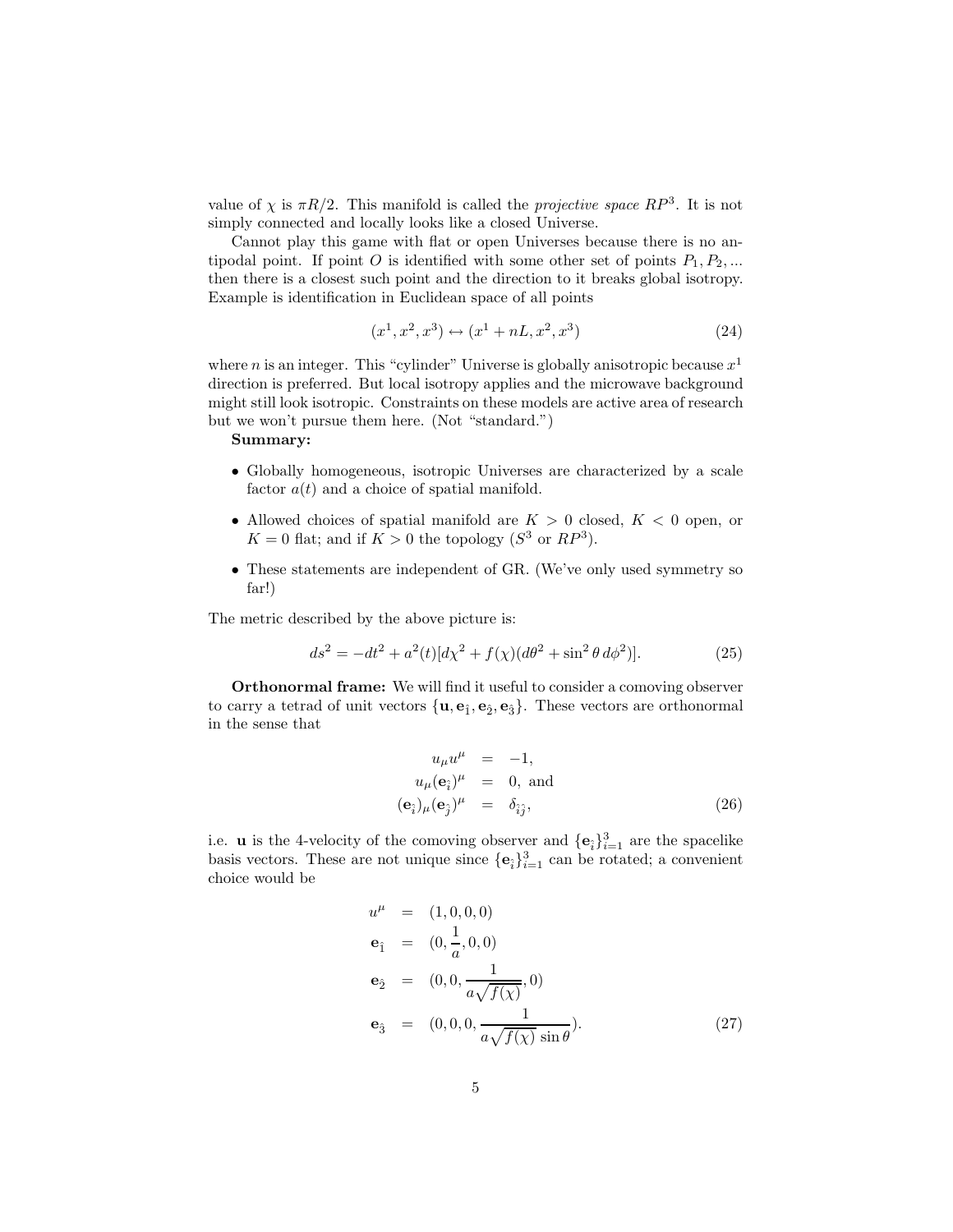## 3 Friedmann equations

Ricci tensor: So far we have constructed the form of the metric but we don't know the scale factor  $a(t)$ . In order to do this we'll need to start using GR and relate  $a(t)$  to the matter content of the Universe. So we'll need to find the Ricci curvature tensor  $R_{\mu\nu}$  for the metric of Eq. (25). This could be done by brute force but taking advantage of symmetry will help us. The comoving observer can break  $R_{\mu\nu}$  into:

- 1 time-time component  $R_{\mu\nu}u^{\mu}u^{\nu}$ ;
- 3 time-space components  $R_{\mu\nu}u^{\mu}(\mathbf{e}_{\hat{i}})^{\nu}$ ; and
- 6 space-space components  $R_{\mu\nu}(\mathbf{e}_{\hat{i}})^{\mu}(\mathbf{e}_{\hat{j}})^{\nu}$ .

The time-time components form a scalar which have some value, in this case  $R_{tt}$ . The time-space components form a vector and by isotropy are zero. The space-space components are restricted by isotropy to the form,

$$
R_{\mu\nu}(\mathbf{e}_{\hat{i}})^{\mu}(\mathbf{e}_{\hat{j}})^{\nu} = L\delta_{\hat{i}\hat{j}}.
$$
\n(28)

So we're searching for the two quantities  $R_{tt}$  and L, which can at most be a function of the time t because of homogeneity.

Let's start with  $R_{tt}$ . We can begin by using the usual formula for the Christoffel symbols:

$$
\Gamma^{\mu}_{\alpha\beta} = \frac{1}{2} g^{\mu\nu} (-g_{\alpha\beta,\nu} + g_{\alpha\nu,\beta} + g_{\beta\nu,\alpha}).
$$
\n(29)

And then:

$$
R_{\beta\nu} = \Gamma^{\alpha}_{\beta\nu,\alpha} - \Gamma^{\alpha}_{\beta\alpha,\nu} + \Gamma^{\alpha}_{\sigma\alpha}\Gamma^{\sigma}_{\beta\nu} - \Gamma^{\alpha}_{\sigma\nu}\Gamma^{\sigma}_{\beta\alpha}.
$$
 (30)

The  $tt$  and  $\chi\chi$  components are

$$
R_{tt} = -3\frac{\ddot{a}}{a};
$$
  
\n
$$
R_{\chi\chi} = a\ddot{a} + 2\dot{a}^2 + 2K.
$$
\n(31)

(Details are for the homework.) Using the orthonormal basis (Eq. 27) the latter implies

$$
L = \frac{R_{\chi\chi}}{a^2} = \frac{\ddot{a}}{a} + 2\left(\frac{\dot{a}}{a}\right)^2 + 2\frac{K}{a^2}.
$$
 (32)

Einstein equations: Now that we have the Ricci tensor, we can construct the Einstein tensor. In the comoving observer's basis  $\{u = e_0, e_1, e_2, e_3\}$  the Ricci tensor is

$$
R_{\hat{\alpha}\hat{\beta}} \equiv R_{\mu\nu}(\mathbf{e}_{\hat{\alpha}})^{\mu}(\mathbf{e}_{\hat{\beta}})^{\nu} = \begin{pmatrix} R_{tt} & 0 & 0 & 0 \\ 0 & L & 0 & 0 \\ 0 & 0 & L & 0 \\ 0 & 0 & 0 & L \end{pmatrix}.
$$
 (33)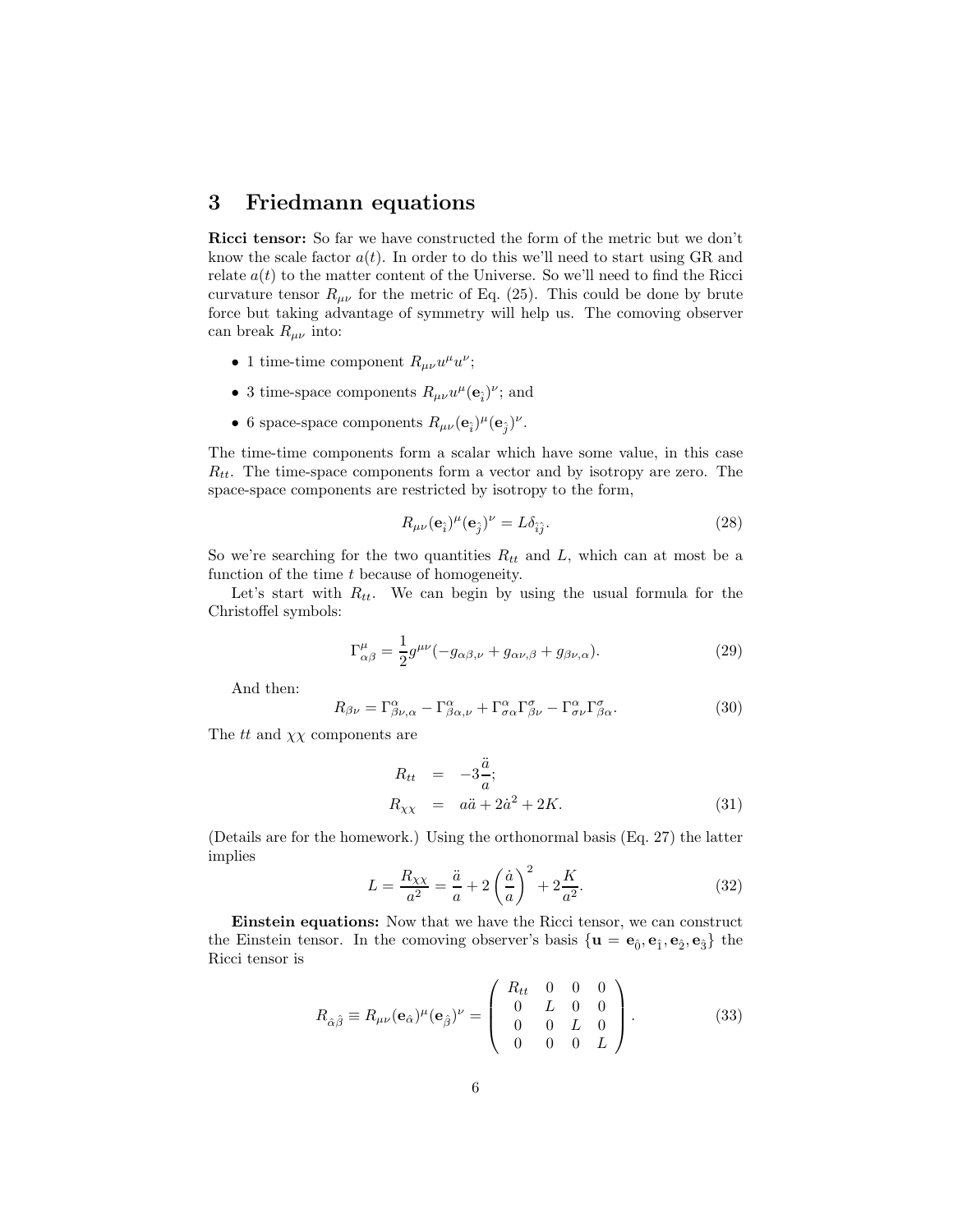The trace of this is  $R = -R_{tt} + 3L$ . (– because of signature!) The Einstein tensor,

$$
G_{\mu\nu} = R_{\mu\nu} - \frac{1}{2} R g_{\mu\nu},
$$
\n(34)

is

$$
G_{\hat{\alpha}\hat{\beta}} \equiv G_{\mu\nu}(\mathbf{e}_{\hat{\alpha}})^{\mu}(\mathbf{e}_{\hat{\beta}})^{\nu} = \begin{pmatrix} \frac{1}{2}R_{tt} + \frac{3}{2}L & 0 & 0 & 0\\ 0 & \frac{1}{2}R_{tt} - \frac{1}{2}L & 0 & 0\\ 0 & 0 & \frac{1}{2}R_{tt} - \frac{1}{2}L & 0\\ 0 & 0 & 0 & \frac{1}{2}R_{tt} - \frac{1}{2}L \end{pmatrix}.
$$
\n(35)

Einstein's equation tells us this is  $8\pi GT_{\hat{\alpha}\hat{\beta}}$ , and  $T_{\hat{\alpha}\hat{\beta}}$  has diagonal components  $\rho, p, p, p$  where  $\rho$  is density and p is pressure. So we can say

$$
8\pi G\rho = \frac{1}{2}R_{tt} + \frac{3}{2}L; \n8\pi Gp = \frac{1}{2}R_{tt} - \frac{1}{2}L.
$$
\n(36)

Usually we take two linear combinations of these. From the first equation, divided by 3:

$$
\frac{8}{3}\pi G\rho = \left(\frac{\dot{a}}{a}\right)^2 + \frac{K}{a^2}.\tag{37}
$$

Taking  $-1/6$  times the  $\rho$  equation plus  $-1/2$  times the p equation:

$$
-\frac{4}{3}\pi G(\rho+3p) = \frac{\ddot{a}}{a}.
$$
\n(38)

These are the Friedmann equations.

Continuity equations: The pressure and density are in fact not independent functions but are related by a continuity equation,

$$
\nabla_{\mu}T^{\mu\nu} = 0. \tag{39}
$$

Or:

$$
\partial_{\mu}T^{\mu\nu} + \Gamma^{\mu}_{\mu\alpha}T^{\alpha\nu} + \Gamma^{\nu}_{\mu\alpha}T^{\mu\alpha} = 0. \tag{40}
$$

For the FRW universe it's only the  $\nu = 0$  (or t) component that is not trivial because of symmetry. Using the comoving frame components:

$$
T_{\hat{\alpha}\hat{\beta}} \equiv T_{\mu\nu}(\mathbf{e}_{\hat{\alpha}})^{\mu}(\mathbf{e}_{\hat{\beta}})^{\nu} = \begin{pmatrix} \rho & 0 & 0 & 0 \\ 0 & p & 0 & 0 \\ 0 & 0 & p & 0 \\ 0 & 0 & 0 & p \end{pmatrix}, \tag{41}
$$

we can write the contravariant components:

$$
T^{\mu\nu} = T_{\hat{\alpha}\hat{\beta}}(\mathbf{e}_{\hat{\alpha}})^{\mu}(\mathbf{e}_{\hat{\beta}})^{\nu}
$$
  
= 
$$
\begin{pmatrix} \rho & 0 & 0 & 0 \\ 0 & a^{-2}p & 0 & 0 \\ 0 & 0 & a^{-2}p[f(\chi)]^{-1} & 0 \\ 0 & 0 & 0 & a^{-2}p[f(\chi)\sin^{2}\theta]^{-1} \end{pmatrix}.
$$
 (42)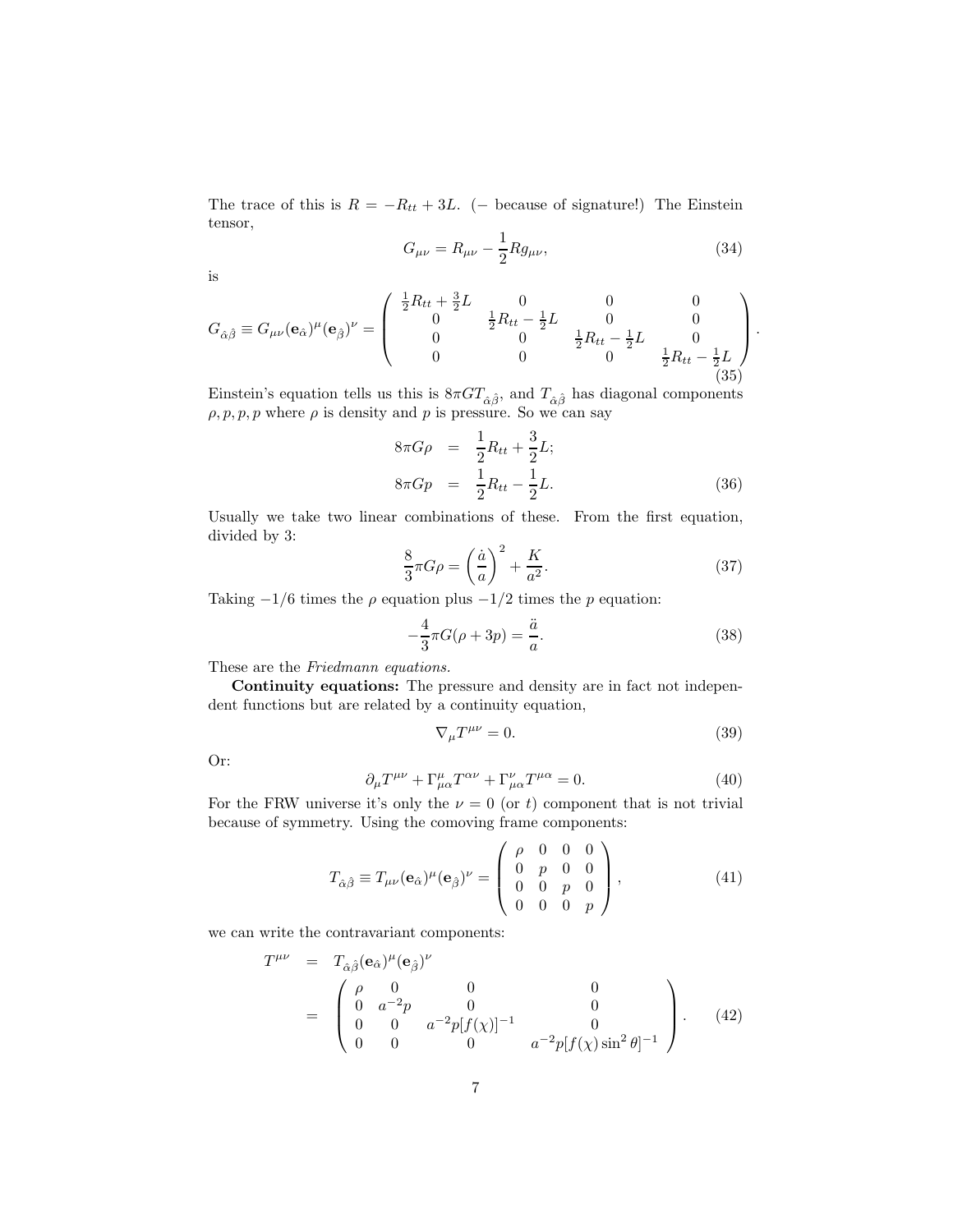So the continuity equation (40) becomes

$$
\dot{\rho} + \Gamma_{i0}^{i} \rho + \Gamma_{00}^{0} \rho + \Gamma_{00}^{0} \rho + \Gamma_{\chi \chi}^{0} \frac{p}{a^2} + \Gamma_{\theta \theta}^{0} \frac{p}{a^2 f(\chi)} + \Gamma_{\phi \phi}^{0} \frac{p}{a^2 f(\chi) \sin^2 \theta} = 0. \quad (43)
$$

Of the relevant Christoffel symbols:

$$
\Gamma_{00}^{0} = 0
$$
  
\n
$$
\Gamma_{j0}^{i} = H\delta_{j}^{i}
$$
  
\n
$$
\Gamma_{\chi\chi}^{0} = H a^{2}
$$
  
\n
$$
\Gamma_{\theta\theta}^{0} = H a^{2} f(\chi)
$$
  
\n
$$
\Gamma_{\phi\phi}^{0} = H a^{2} f(\chi) \sin^{2} \theta.
$$
\n(44)

So the continuity equation is:

$$
\dot{\rho} + 3H\rho + 3Hp = 0.\tag{45}
$$

We usually write this as

$$
\dot{\rho} = -3H(\rho + p). \tag{46}
$$

Relation to first law of thermodynamics: Equation (46) can also be derived from the first law of thermodynamics,

$$
dU = dQ - p dV, \t\t(47)
$$

where  $U$  is total energy,  $Q$  is heat input, and  $V$  is volume. In cosmology there is no net heat input into the Universe,  $dQ = 0$ . Also  $U = \rho V$  so:

$$
d(\rho V) = -p \, dV. \tag{48}
$$

Rearrange:

$$
\rho \, dV + V \, d\rho = -p \, dV \tag{49}
$$

and isolate  $d\rho$ :

$$
d\rho = -(\rho + p)\frac{dV}{V}.\tag{50}
$$

Now  $V \propto a^3$  so

$$
\frac{dV}{V} = 3\frac{da}{a} = 3\frac{aH dt}{a} = 3H dt,\tag{51}
$$

from which

$$
\dot{\rho} = -3H(\rho + p). \tag{52}
$$

That this derivation is possible is not surprising since first law of thermodynamics is the continuity equation for energy. (Subtlety is definition of pressure.)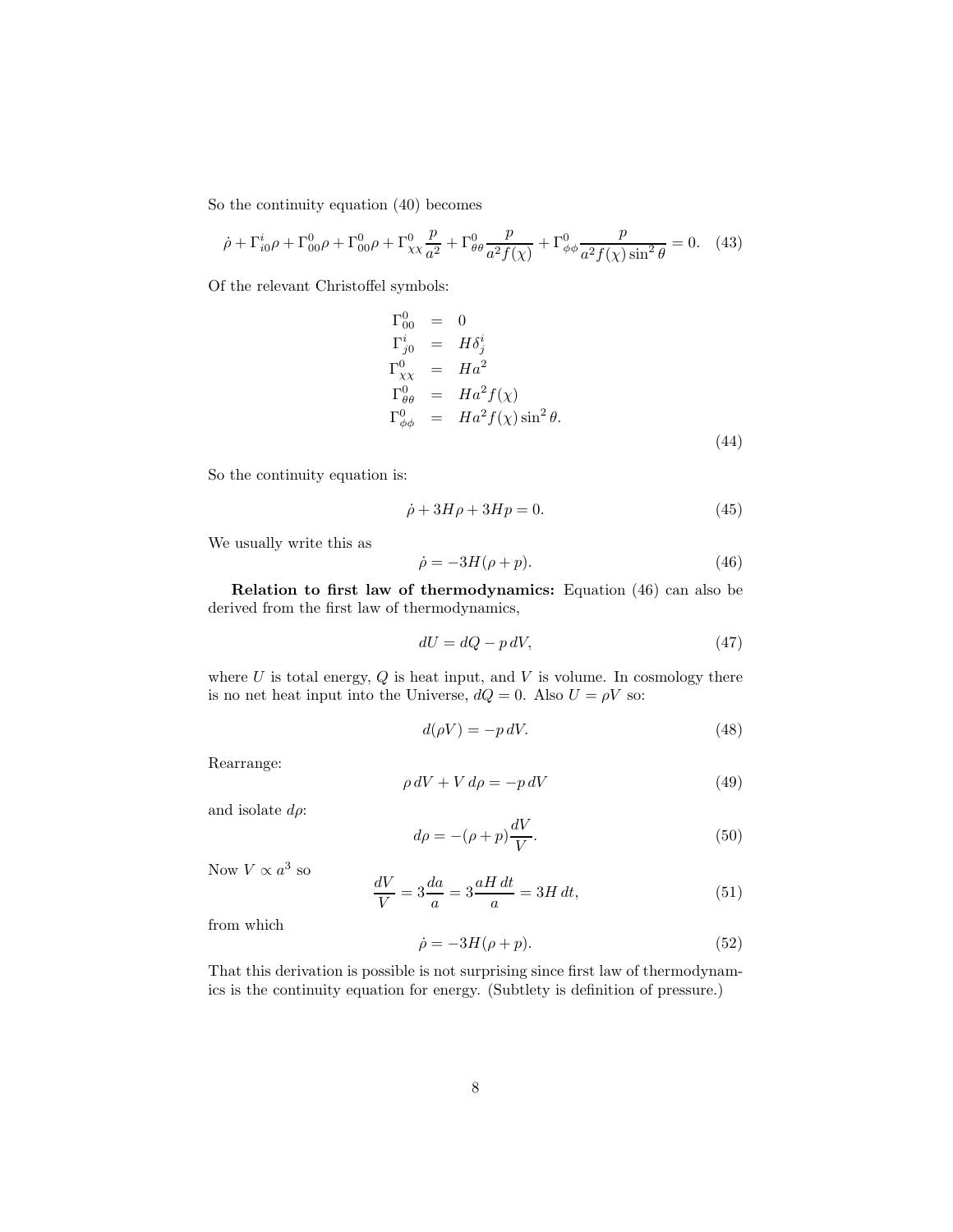### 4 Examples - constant equation of state

A common case to consider in cosmology is the case where the pressure/density ratio is constant. We call this ratio the equation of state w.

$$
w = \frac{p}{\rho}.\tag{53}
$$

If we know  $w$  then from the continuity equation we can determine how the energy density scales with redshift. The continuity equation gives:

$$
\dot{\rho} = -3H(\rho + w\rho) = -3H(1+w)\rho.
$$
\n(54)

Since  $H = \dot{a}/a$ , we find

$$
\frac{\dot{\rho}}{\rho} = -3H(1+w) = -3(1+w)\frac{\dot{a}}{a},\tag{55}
$$

which has the solution

$$
\rho = \rho_0 a^{-3(1+w)},\tag{56}
$$

where  $\rho_0$  is the density at  $a = 1$ . (Single constant of integration.) Simple examples:

- *Nonrelativistic matter:* No pressure, or  $|p| \ll \rho = \rho c^2$ . Good approximation for baryons and dark matter. Redshifts as  $\rho \propto a^{-3}$ , so that "total mass"  $\rho V \propto \rho a^3$  is conserved. (Sometimes called "dust" but in this course "dust" will mean real dust!)
- Radiation: In this course will mean gas of massless particles, such as photons or (at early times) neutrinos. Has  $p = \rho/3$ . Redshifts as  $\rho \propto a^{-4}$ . Additional factor of a can be interpreted as loss of energy of photon due to redshifting. (Stretching of wavelength.)
- Cosmological constant: By definition

$$
T^{\mu\nu} = \frac{\Lambda}{8\pi} g^{\mu\nu}.
$$
\n(57)

Corresponds to  $\rho = \Lambda/(8\pi G)$  and  $p = -\rho$  so  $w = -1$ . Energy density remains constant as Universe expands.

The expansion history for a flat universe can be calculated from Friedmann equation (37):

$$
\frac{8}{3}\pi G\rho = \left(\frac{\dot{a}}{a}\right)^2 + \frac{K}{a^2}.\tag{58}
$$

 $K = 0$  so:

$$
\frac{8}{3}\pi G\rho_0 a^{-3(1+w)} = \left(\frac{\dot{a}}{a}\right)^2.
$$
 (59)